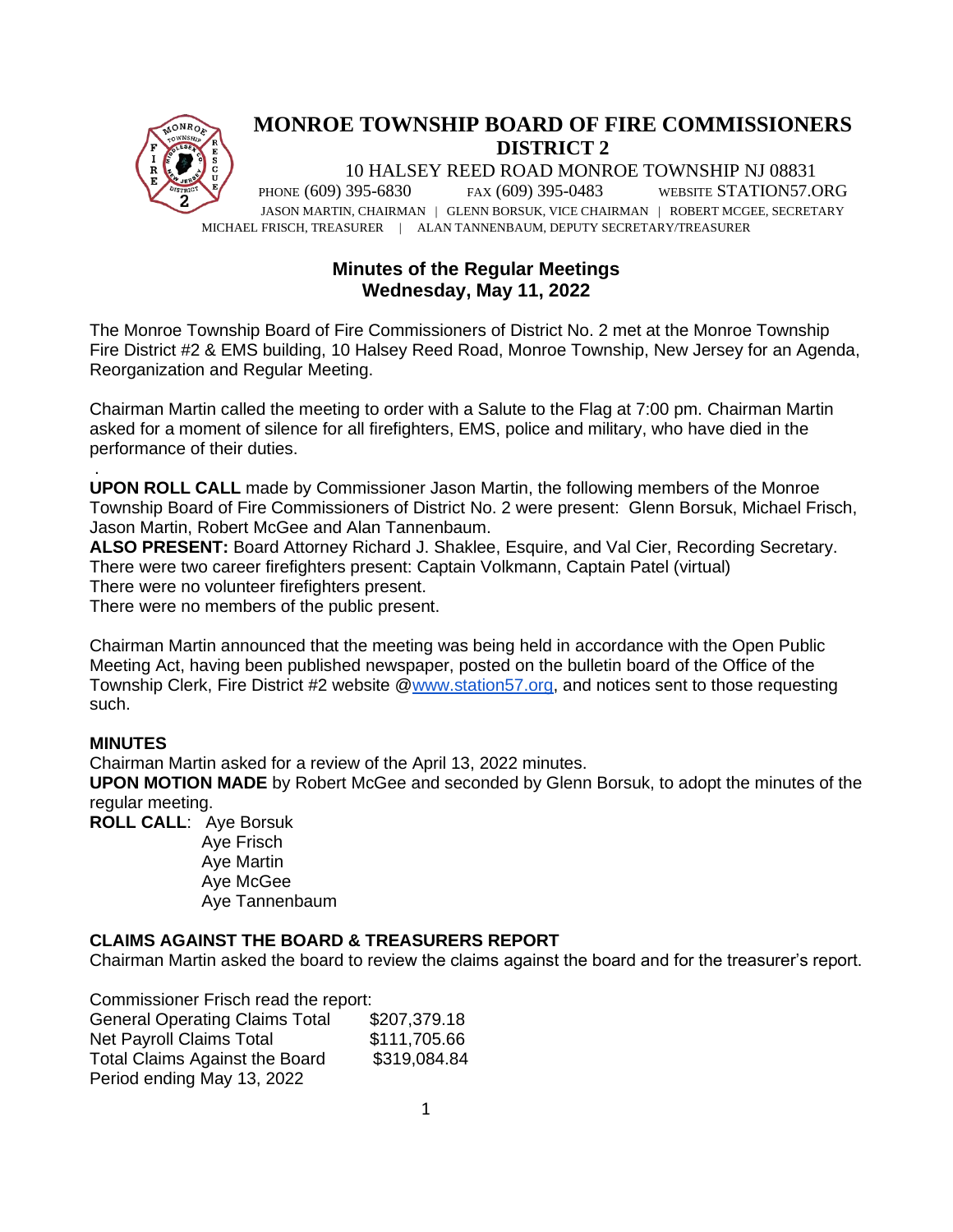Regular Meeting May 11, 2022

Amboy Bank: Undesignated Funds \$1,976,324.29 Petty Cash \$170.00 Designated Funds \$198,789.33 Total Balance \$2,175,283.62

**UPON MOTION MADE** by Glenn Borsuk and seconded by Alan Tannenbaum, claims against the Monroe Township Board of Fire Commissioners of District No. 2 were approved in the amount of \$319,084.84

**ROLL CALL**: Aye Borsuk Aye Frisch Aye Martin Aye McGee Aye Tannenbaum

Chairman Martin explained that the purchase requests for all bills will now be used for Board Accountants. Will take the place of the current requisition. For purchase orders, an online request will currently go to the Chairman, and purchase can be made. Accountant will submit a request number and record the check number. Four signatures will be needed. Requestor/ 2nd employee signs, 2 commissioners will sign it.

## **OLD BUSINESS**

Chairman Martin asked the Board if they had any old business. The board had no old business to discuss.

## **NEW BUSINESS**

Chairman Martin read Resolution awarding a professional services contract to Cleary, Giacobbe, Alfieri, Jacobs for Special Labor Counsel.

**UPON MOTION MADE** by Glenn Borsuk and seconded by Robert McGee, adopted the Resolution awarding a professional services contract to cleary, Giacobbe, Alfieri, Jacobs for Special Labor Counsel.

**ROLL CALL**: Aye Borsuk

Aye Frisch Aye Martin Aye McGee Aye Tannenbaum

## **FIRE PREVENTION BUREAU REPORT**

Chairman Martin asked for the Fire Prevention Report.

Captain Volkmann reported on the following:

- List of registrations
- List of fees, inspections and correspondence
- Helmet shield were ordered in March, expected to be in this month